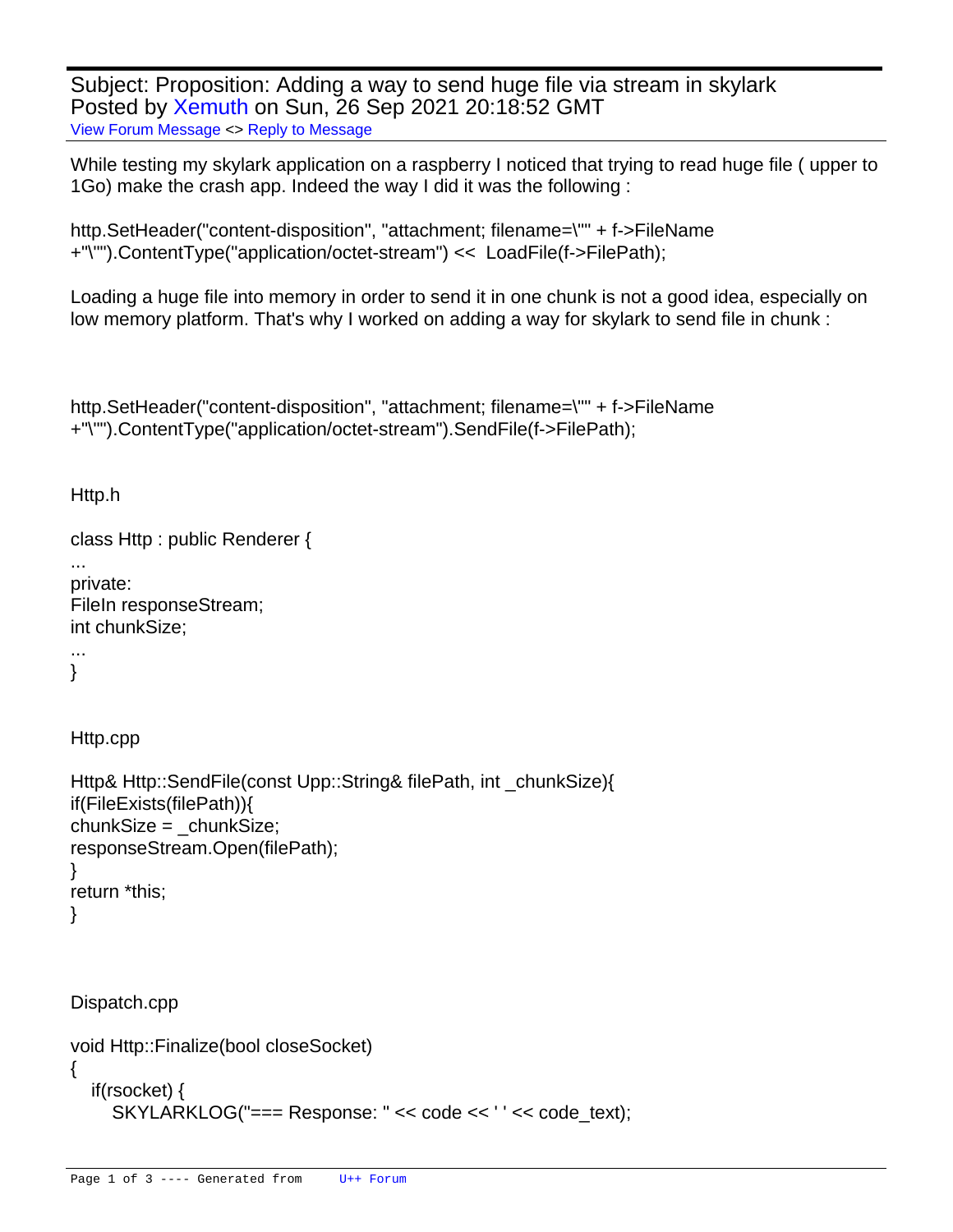```
 String r;
```

```
 // weird apache2 mod_scgi behaviour
      if(hdr.scgi)
        r << "Status: ";
      else
        r << "HTTP/1.1 ";
      if(redirect.GetCount()) {
        // for SCGI (at least on apache 2 mod_scgi), we need protocol inside url
        if(hdr.scgi && redirect.Find(":") < 0)
           redirect = "http:" + redirect;
        SKYLARKLOG("Redirect to: " << redirect);
        r << code << " Found\r\n";
       r \ll "Location: "\ll redirect \ll "\r\n":
       for(int i = 0; i < cookies. GetCount(); i++)
           r << cookies[i];
      }
      else {
       r <code << ' ' << code_text << "\r\n"
           "Date: " << WwwFormat(GetUtcTime()) << "\r\n";
           if(responseStream){
              r << "Content-Length: " << responseStream.GetSize() << "\r\n";
           }else{
  					r << "Content-Length: " << response.GetCount() << "\r\n";
 }
          r \ll "Content-Type: "\ll content type \ll "\r\n";
       for(int i = 0; i < headers. GetCount(); i++)
          r << headers. GetKey(i) << ": " << headers[i] << "\r\n";
       for(int i = 0; i < cookies. GetCount(); i++)
           r << cookies[i];
      }
     r \ll \sqrt{n} rsocket->PutAll(r);
      if(responseStream){
        Upp::String fileData = "";
 			while((fileData = responseStream.Get(chunkSize)).GetCount() > 0){
  				rsocket->PutAll(fileData);
  fileData = "";
 			rsocket->PutAll("\r\n");
 			responseStream.Close();
      }else{
        rsocket->PutAll(response);
      }
```
 }